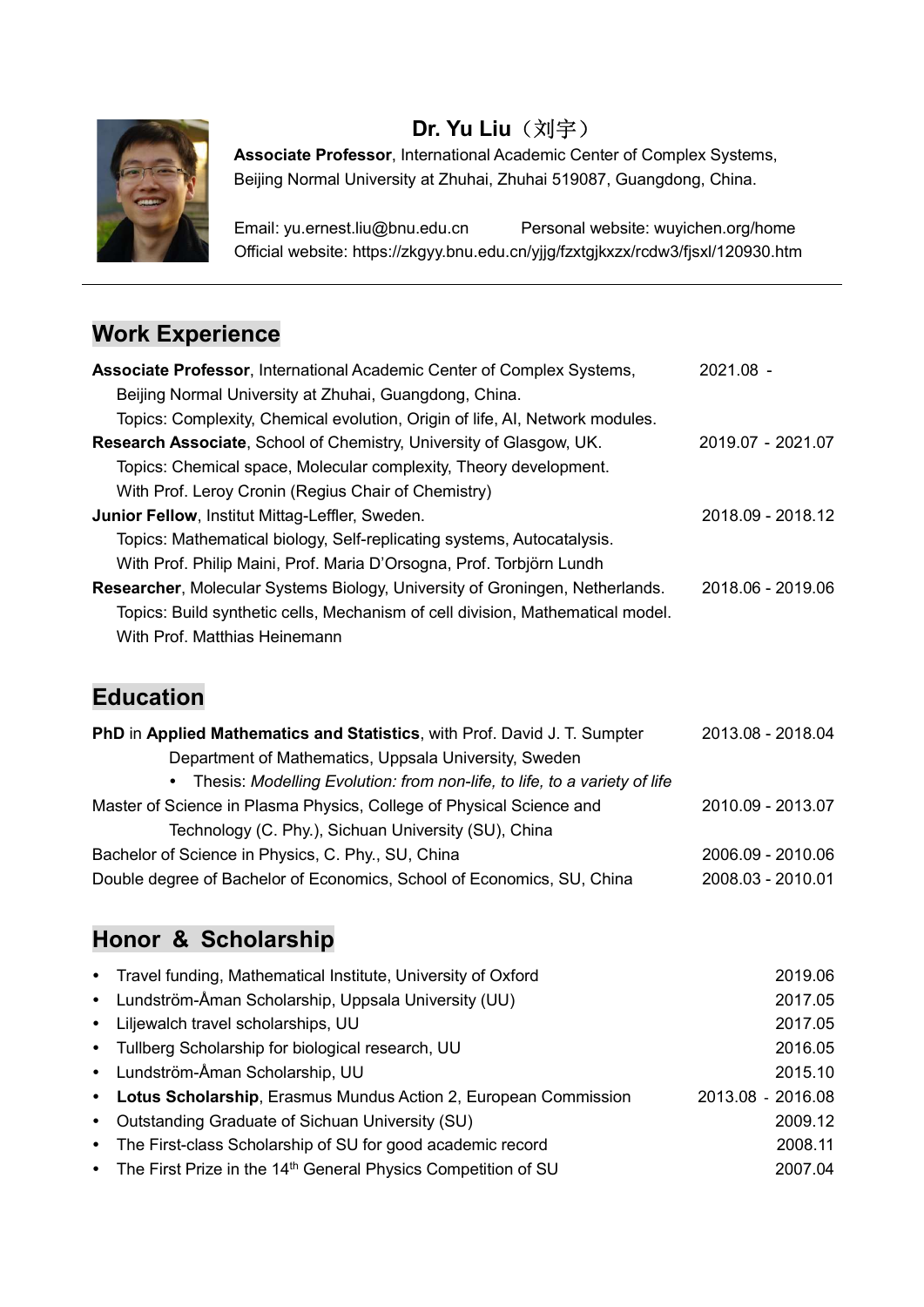• The Second Prize in Chinese National Olympiad in Informatics **2004** 2004.12

### Publication ( \* corresponding author )

#### Mathematical biology / Mathematical modelling / Complex systems

- [12] Y Liu, C Mathis, M Bajczyk, S Marshall, L Wilbraham, L Cronin\*, Exploring and mapping chemical space with molecular assembly trees, Science Advances, 7, eabj2465, 2021.
- [-] Y Liu\*, QG Lin, BB Hong, D Hjerpe, XF Liu\*, Resonance algorithm: a new look at the shortest path problem, Under review, 2021.
- [11] Y Liu\*, On the definition of self-sustaining chemical reaction system and its role in heredity, Biology Direct, 15(15), 2020.
- [10] Y Liu\*, D Hjerpe, T Lundh, Side reactions do not completely disrupt linear self-replicating chemical reaction systems? Artificial Life, 26(3): 327-337, 2020.
	- [9] D Gruenewald\*, R Mehta, Y Liu, M Denny, Sensory perception plays a larger role in foraging efficiency than heavy-tailed movement strategies, Ecological Modelling, 404: 69-82, 2019.
- [8] **Y Liu\***, D Sumpter, Mathematical modeling reveals spontaneous emergence of self-replication in chemical reaction systems, J. Biological Chemistry, 293(49): 18854-18863, 2018.
- [7] Y Liu\*, D Sumpter, Is the golden ratio a universal constant for self-replication? PLOS ONE, 13(7): e0200601, 2018.
- [-] Y Liu\*, The artificial ecosystem: number soup (part II), arXiv:1801.04916, 2018.
- [6] Y Liu\*, D Sumpter, Insights into resource consumption, cross-feeding, system collapse, stability and biodiversity from an artificial ecosystem, J. R. Soc. Interface, 14(126): 20160816, 2017.

#### Plasma Physics / Physics in general

- [5] **Y Liu\***, ZT Wang, YX Long, JQ Dong, CJ Tang, Nonideal fishbone instability excited by trapped energetic electrons, Phys. Plasmas, 20: 032507, 2013.
- [4] ML Mou, Y Liu, ZT Wang, SY Chen, CJ Tang\*, Prompt loss of energetic ion in Tokamak, Acta. Phys. Sin., 63(16): 165201, 2014. (in Chinese, with English abstract)
- [3] ZT Wang\*, L Wang, YX Long, JQ Dong, ZX He, Y Liu, CJ Tang, Shaping effects of the e-fishbone in Tokamaks, Plasma Sci. Technol., 15(1): 12-16, 2013.
- [2] ZT Wang\*, L Wang, LX Long, JQ Dong, ZX He, Y Liu, CJ Tang, Gyrokinetics for high-frequency modes in tokamaks, Phys. Plasmas, 19(7): 072110, 2012.
- [1] SY Chen, BB Hong, Y Liu, etc., Numerical analysis on the synergy between electron cyclotron current drive and lower hybrid current drive in Tokamak, Plasma Phys. Control. Fusion, 54: 11, 2012.
- [-] Y Liu, CJ Tang, Rutherford scattering and its computer simulation, Atomic Energy Science and Technology, 44(11): 1281-1286, 2010. (in Chinese, with English abstract)

#### Selected Academic Activities

| • Invited talk at Tianyuan Mathematical Center, Xiamen University                  | 2021.09 |
|------------------------------------------------------------------------------------|---------|
| • Invited talk at Center for Quantitative Biology, Peking University, Virtual      | 2021.03 |
| • Interviewed by chemistryworld.com (Royal Society of Chemistry) to comment on the | 2020.07 |
| recent developments of self-replicating molecules / origin of life researches      |         |
|                                                                                    |         |

- Interdisciplinary Origin of Life workshop, Virtual 2020.05
- Workshop on growth and pattern formation a celebration of Philip Maini's  $60<sup>th</sup>$  birthday, 2019.09